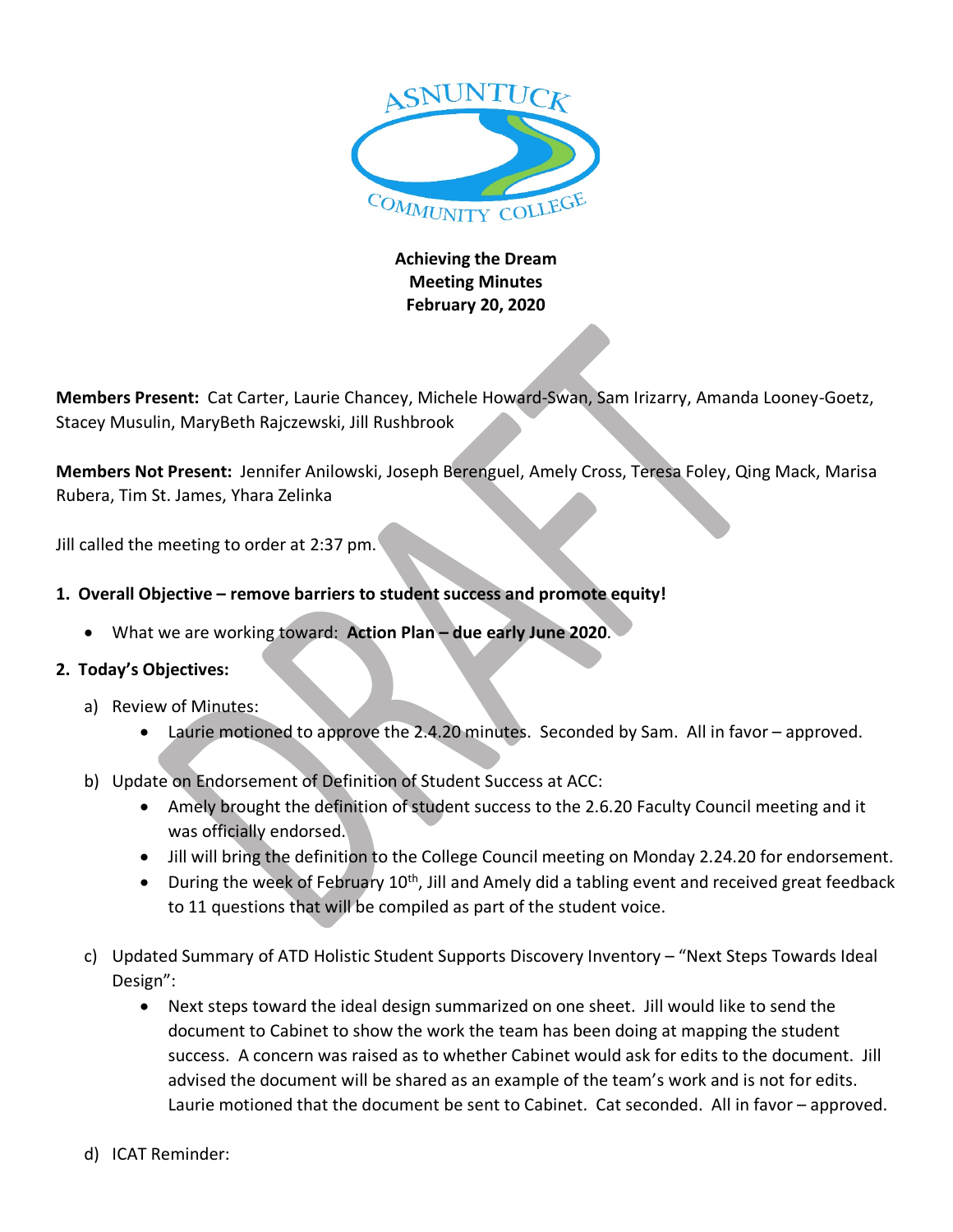- $\bullet$  Jill reminded everyone to complete the ICAT by February 25<sup>th</sup>. Additionally, the Capacity Café is still being figured out since it's on a Thursday and classes are held. Someone is currently looking at the calendar to see when the majority are available.
- e) Complete Scale of Adoption Assessment (SOAA):
	- 2. Helping students choose and enter a pathway:
		- b) Not systematic. The following were discussed:
			- I. Gateway courses have not been defined yet.
			- II. Are gateway and milestone courses the same?
				- a. Gateway courses required courses that must be taken in order to graduate (such as math and science courses).
				- b. Milestone courses a major course that must be taken before being able to proceed to the next level (such as pre-requisites).
			- III. Support can include tutoring for subject areas and can also include success skills in general such as study skills and test taking skills.
			- IV. A referral in Starfish for support can also be done.
		- c) Update to not systematic. Look to system wide committee for progress.
		- d) Not systematic. The following were discussed:
			- I. Remove Instructor office hours.
			- II. Support can include a success team or cohort team.
		- e) Not systematic. The following were discussed:
			- I. Progress to date items are happening currently.
			- II. Next steps don't seem to tie in to the topic.
	- 3. Keeping students on the path:
		- a) Not systematic. The following were discussed:
			- I. Advisors don't monitor progress unless the student requests it.
			- II. Until there are set plans to use or manipulate Degree Audits as a function, training students on creating a plan and reviewing Degree Audits is not possible.
		- b) At scale. The following were discussed:
			- I. Move bullet under 3a next steps here that states: Utilize FYE for training students on creating a plan and reviewing degree audits.
		- c) Not systematic. The following were discussed:
			- I. Student plans in Degree Works are not being used currently.
			- II. Not all faculty members use Starfish and Starfish has a degree planner feature that isn't being used because we don't have the technology.
		- d) Not systematic. The following were discussed:
			- I. Limited access programs such as nursing and culinary arts are not offered at ACC. However, instead of seeking limited access programs, some students are advised to seek stackable credentials to make them more employable/marketable.
			- II. A request was made to add a bullet point about equity consideration under the support section – programs are available at the college such as childcare benefits, food, transportation, and tutoring.
		- e) Not occurring. The following were discussed: